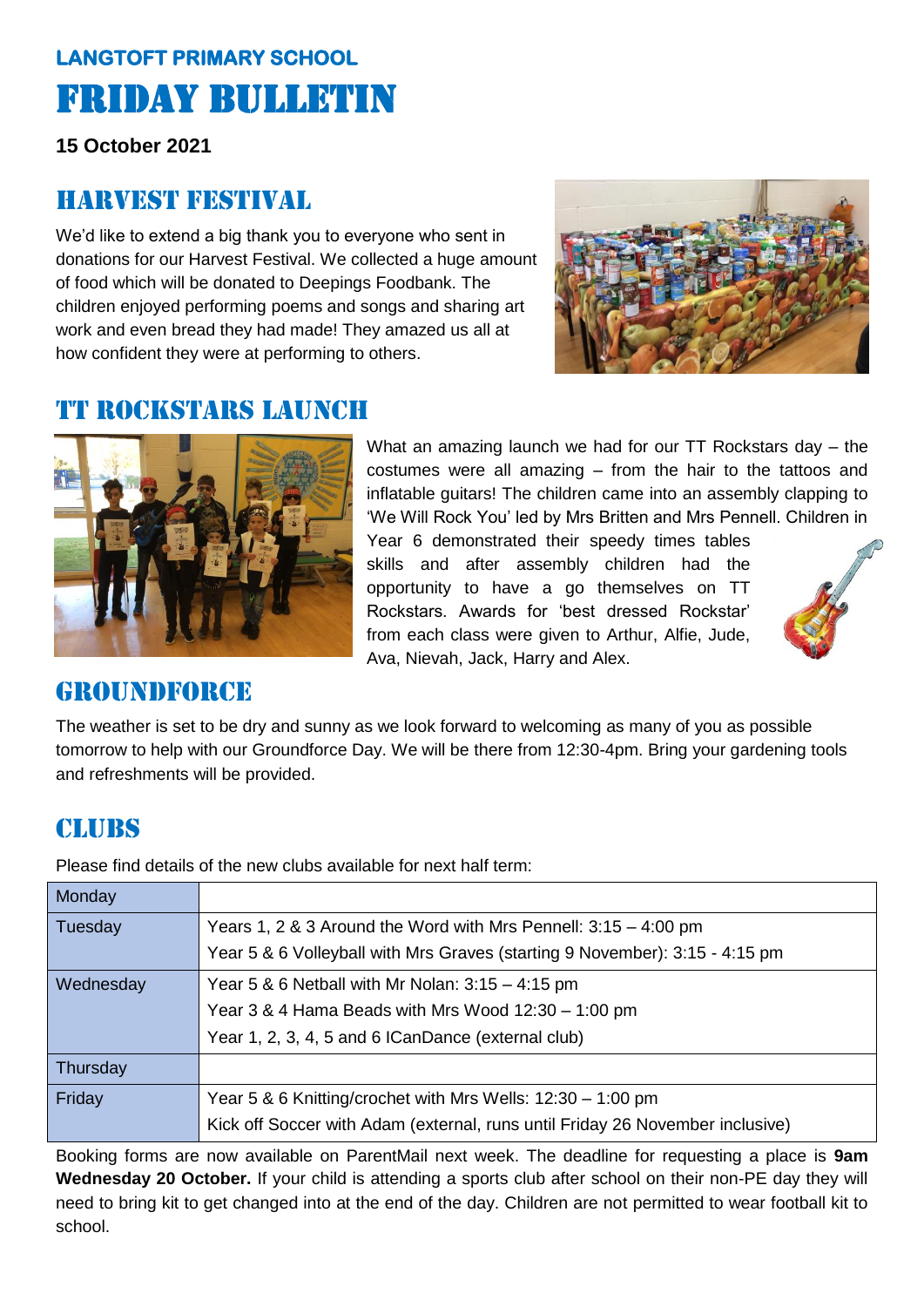### parent/teacher consultations

A reminder that booking forms for Parent/Teacher consultations on 2 and 4 November will open from 6pm today.

#### FOOTBALL COMPETITION

Children in the Year 5 / 6 football club are playing in their first competition on Wednesday 20 October. Please ensure you have given permission for your child to attend if you wish for them to take part.

#### Christmas cards

This week your child brought home a sample of their Christmas card design. To place an order, complete the order form along with the correct payment and place the envelope in the white F.O.L.S postbox inside the main school entrance or hand to the class teacher. Orders must be returned no later than **3:15pm on Tuesday 19 October**.

#### SCHOOL PHOTOS

For those children who were absent for the individual school photos this week, Tempest will return on Wednesday 3 November to photograph Year 6 and siblings plus any other child who was absent.

### Flu vaccinations

Flu vaccinations took place this week for those who had given permission. The team will return next term to administer children who were absent. The booking service has now re-opened if you wish to give permissions for your child to be vaccinated. You do not need to give permission again if you have already done so.

Please click on the following link to complete the online consent form for your child(ren): [Immunisation](https://www.lincolnshireimmunisations.co.uk/Forms/Flu)  [Consent \(lincolnshireimmunisations.co.uk\)](https://www.lincolnshireimmunisations.co.uk/Forms/Flu) Please complete at your earliest convenience as the online system for your school will be closed prior to our visit to allow for essential administration to take place.

You will need to enter the following code to ensure the completed form can be correctly allocated to your child's school: **EE120381**

#### End of term

A reminder that Thursday 21 October will be the final school day of this half term (Friday 22 October is an INSET day). School returns on Monday 1 November.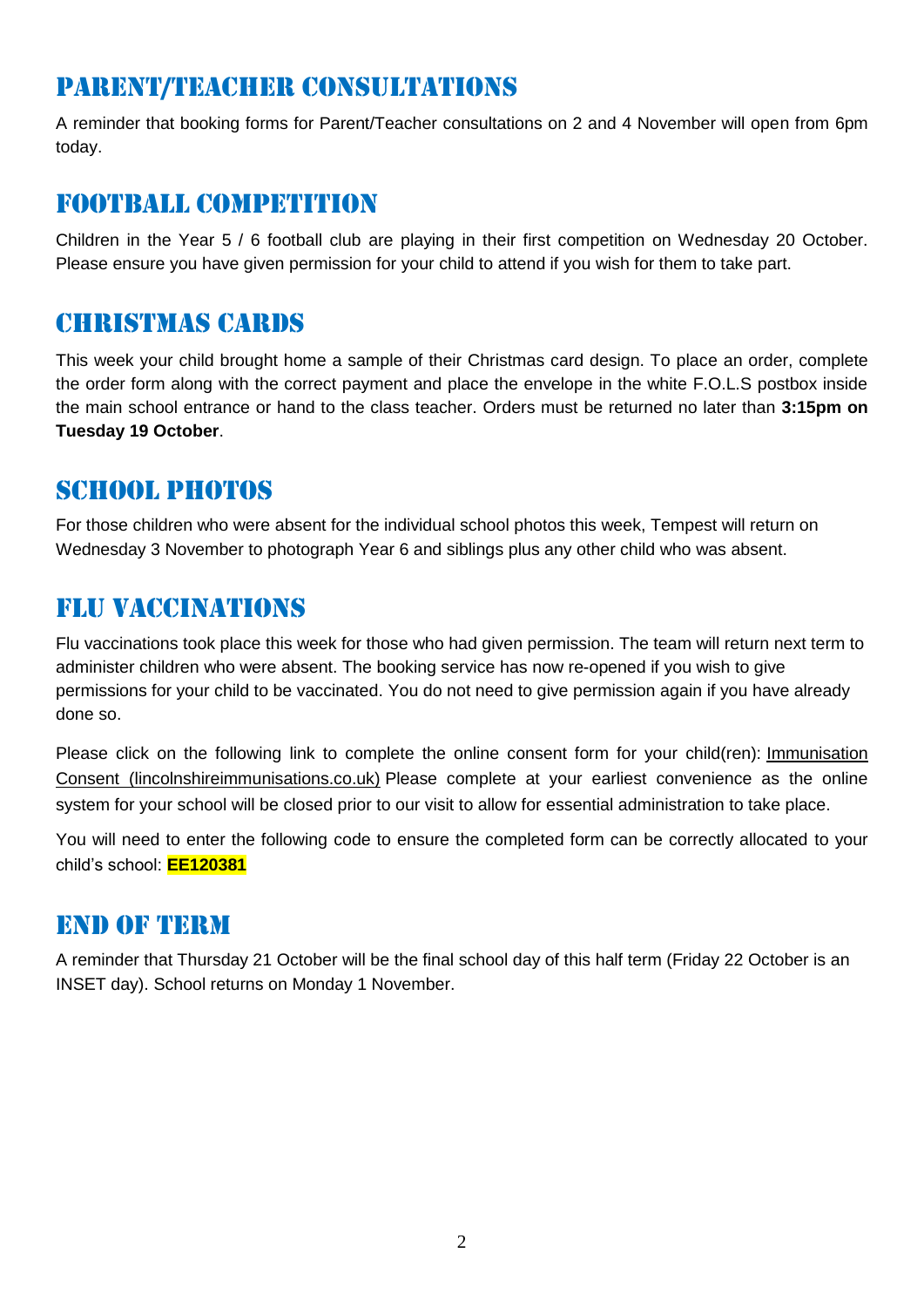# Class updates

#### **For week commencing 18 October 2021**

**Please find information about what each class are learning next week.** 

#### Foundation stage

This week in Reception we are continuing our learning about the 5 senses. We will focus on our sense of taste, sight and smell. We will taste different foods and go on a senses walk around school.

In phonics, we are going to learn the last two single letter sounds- x and z. The children should then know all the letter sounds of the alphabet. Please help your child to learn them over half term. The children will practise their letter formation and blending skills ready to spell and read words.

In maths, the children will be comparing 1, 2 and 3. They will think about how each number is made up e.g. 3 is two and one more or it can be one and two more.

It is whole school environmental week so we will be talking about how to care for our world. We will be learning about the importance of reducing our amount of waste, reusing as much as possible and recycling. We will also be helping to take care of our school environment.

#### YEAR 1

What an exciting and busy first term we have had in Year 1. I can't believe we are going into our final week. Next week we are having an Environmental week. To finish our topic, we are going to be learning about the seas surrounding the United Kingdom and how we can help to look after them and the sea creatures that live in them. In science we are going to be carrying out a weather experiment in a jar and finish building our bridges for the Three Billy Goats Gruff in Design and Technology.

#### YEAR 2

This week we will be learning about the importance of looking after the environment. Our work will be focused on the text 'Somebody Swallowed Stanley' by Sarah Roberts. We will be writing a letter to persuade people to reuse their plastic bags and explaining why we need to do this.

This also links with our science work about materials and we will be investigating the properties of plastic. In Design and Technology, we will be using plastic bags to make kites.

In maths, we will continue our work on addition and subtraction so that we are confident and fluent when calculating answers. We will begin by using apparatus and then move onto working out the answers mentally.

#### YEAR 3

Our class will be exploring the outdoor learning environment alongside using computing to further our understanding of the natural world. We shall continue to add and subtract two-digit numbers as well as applying our writing knowledge so far to describe natural wonders. We will continue with our exploration of 'Times Table Rock stars'. In science, we shall be investigating types of soils and classifying these. An exciting week outside with many practical activities.